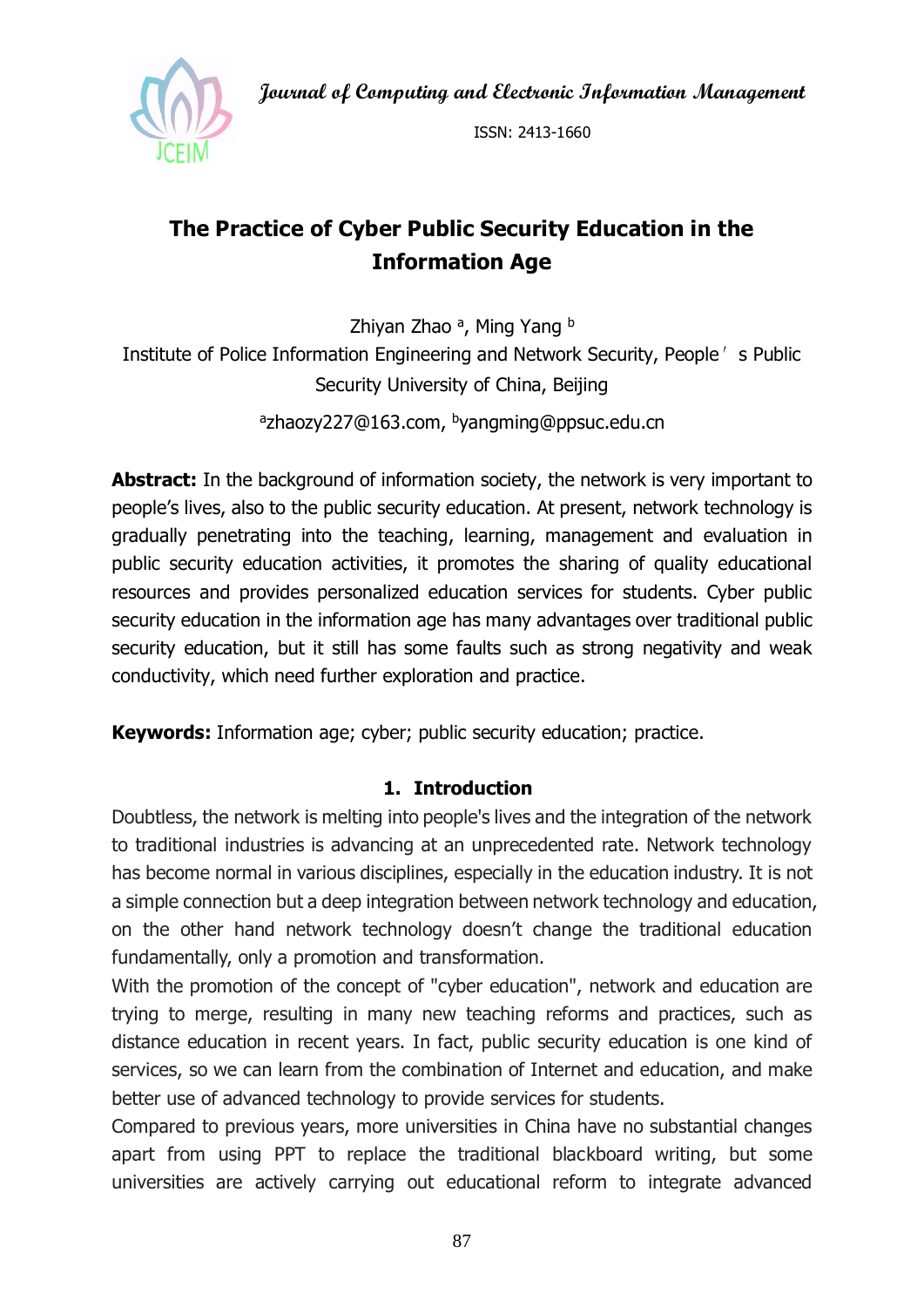technology with teaching.

It seems to be slow in public security colleges to pursue advanced educational technology because of the heavy curriculum tasks and strict discipline, the students have no free learning time, they are not allowed to use mobile phones in class. While other universities have relatively deep implementation of network, such as using mobile phones as learning tools, even introducing barrage technology in PPT to enhance interaction.

In fact, it is more urgent for public security school to integrate with advanced network technology because police education is much more practical. Therefore, we should explore the application of cyber public security education.

## **2. The Meaning of Cyber Public Security Education**

There are many kinds of network technique, but not all of them can be used for teaching. Multimedia, cloud computing, big data, Internet of things, mobile Internet and so on are the most widely used technologies in the field of education. As is known to all, educational activities include teaching, learning, management and evaluation. Different types of cyber public security education can be obtained by combining different Internet technologies with different stages of educational activities. Some of these scenarios are implemented, but most are still being explored. Now we will describe these application scenarios in detail some of them have been implemented, but most of them are still under exploration.

## 2.1 Multimedia Public Security Education

Multimedia is the earliest Internet technology used in teaching. That is to say, multimedia technologies such as pictures, audio and video are introduced into traditional education. It is suitable for explaining and practicing abstract and boring theories such as theorems and formulas, making the learning content more vivid and colorful and impresses students more deeply.

The integration of multimedia technology into the teaching process has changed the teaching attitude and presentation skills of teachers, and improved the traditional single teaching method of blackboard writing.[1] This intuitive way is easier to conduct thinking and make the knowledge easy to be understood. The use of multimedia technology to assist learning can realize the entertainment of learning, for example, the after-class exercises of games can not only consolidate theoretical knowledge, but also stimulate students' interest.

With the application of three-dimensional information technology, we can imagine that in the near future, the classroom teaching from two-dimensional plane slide show steps into three-dimensional display time, three-dimensional technology will be used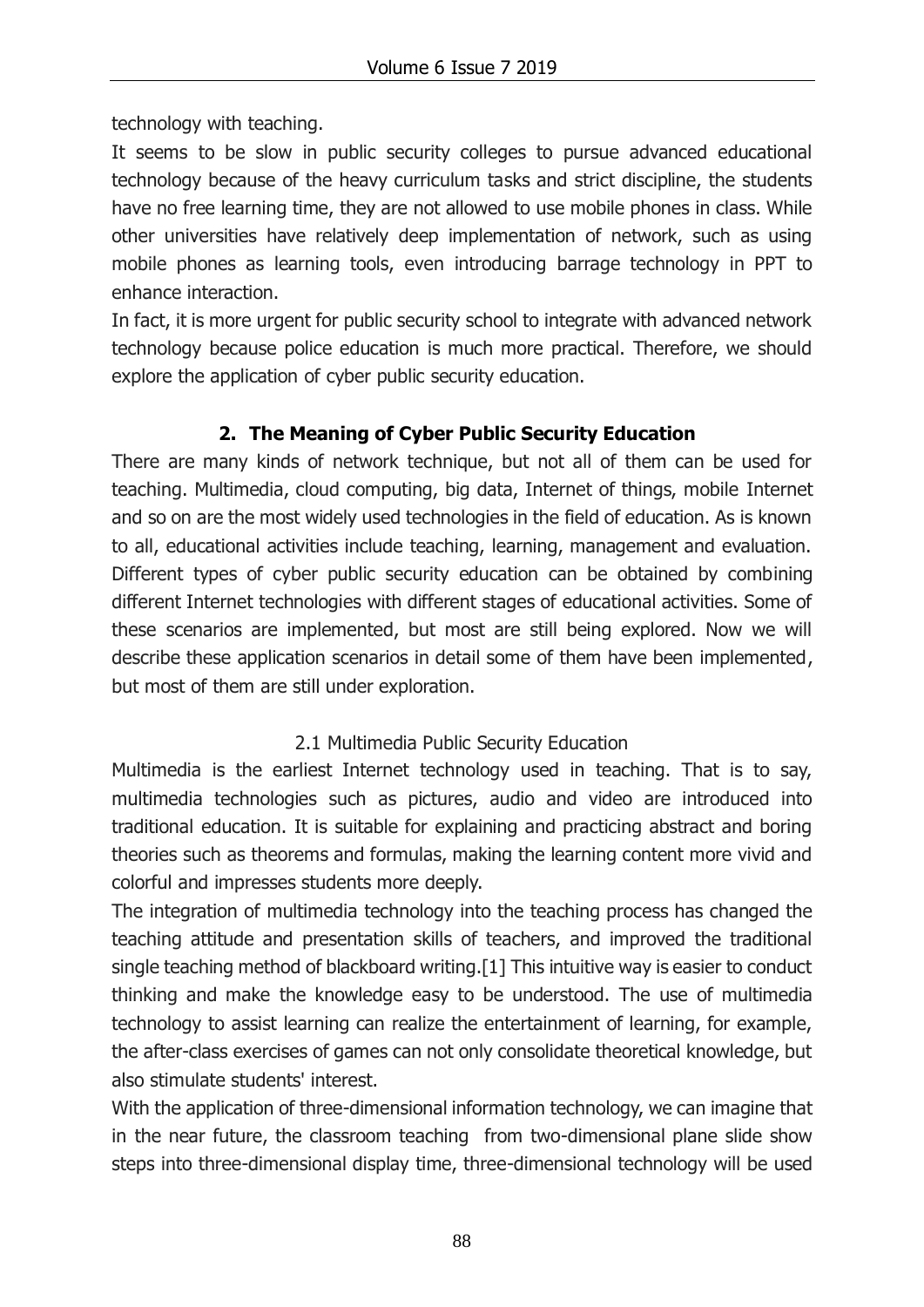in virtual reality scene to presentation and interpretation of the practical curriculum, lets the student produce immersive visual feeling, makes the abstract knowledge become more lively and interesting.

#### 2.2 Public Security Education with Cloud Computing

Cloud computing is to centralize a large number of servers and provide users with high-performance storage, computing and processing services through the network connection. whose characteristics is low cost, high performance, easy resource sharing and outstanding personalized services. Therefore, in the era of cloud computing, public security colleges can provide teaching services at low cost by connecting with cloud platforms. Similarly, students can enjoy high-quality learning services by connecting with cloud platforms.

The combination of cloud computing and public security education can provide a educational information platform included teaching, management, learning, entertainment, communication, interaction and other services, whose users are teachers, students, teaching managers, parents and so on. It's not necessary for schools to buy expensive servers, teachers can upload learning materials, video tutorials, etc. with browsers, or download materials from the cloud platform to achieve the sharing of teaching resources; students can connect to the cloud platform to watch course videos and other materials, or use online translation software, calculators, dictionary and self-learning services provided by the platform, they also can discuss or question with teachers through interactive service modules; parents can communicate with teachers through the cloud platform to understand children's learning and living conditions; teaching managers can standardize the teaching process through the management module of cloud platform to achieve coordinated and unified informatization, only work in an office.

Cloud education has changed traditional learning concepts and behavior, such as question-and-answer websites, Encyclopedia websites, micro-blogs, micro-letters, forums, professional websites and so on, which can carry out learning activities. In the past, if students have some questions, they must ask the teacher, but now they can find the answer on the network whenever and wherever. It is very convenient and effective, also for teachers to the training and re-learning.

In addition to providing integrated teaching and management services, cloud computing can also provide individual education services, such as building teaching resources sharing database, creating network learning service platform, providing network collaborative office services, and even providing software and hardware services needed for scientific research. Users can customize according to their needs to meet their own personality. It is a very low cost to make services available from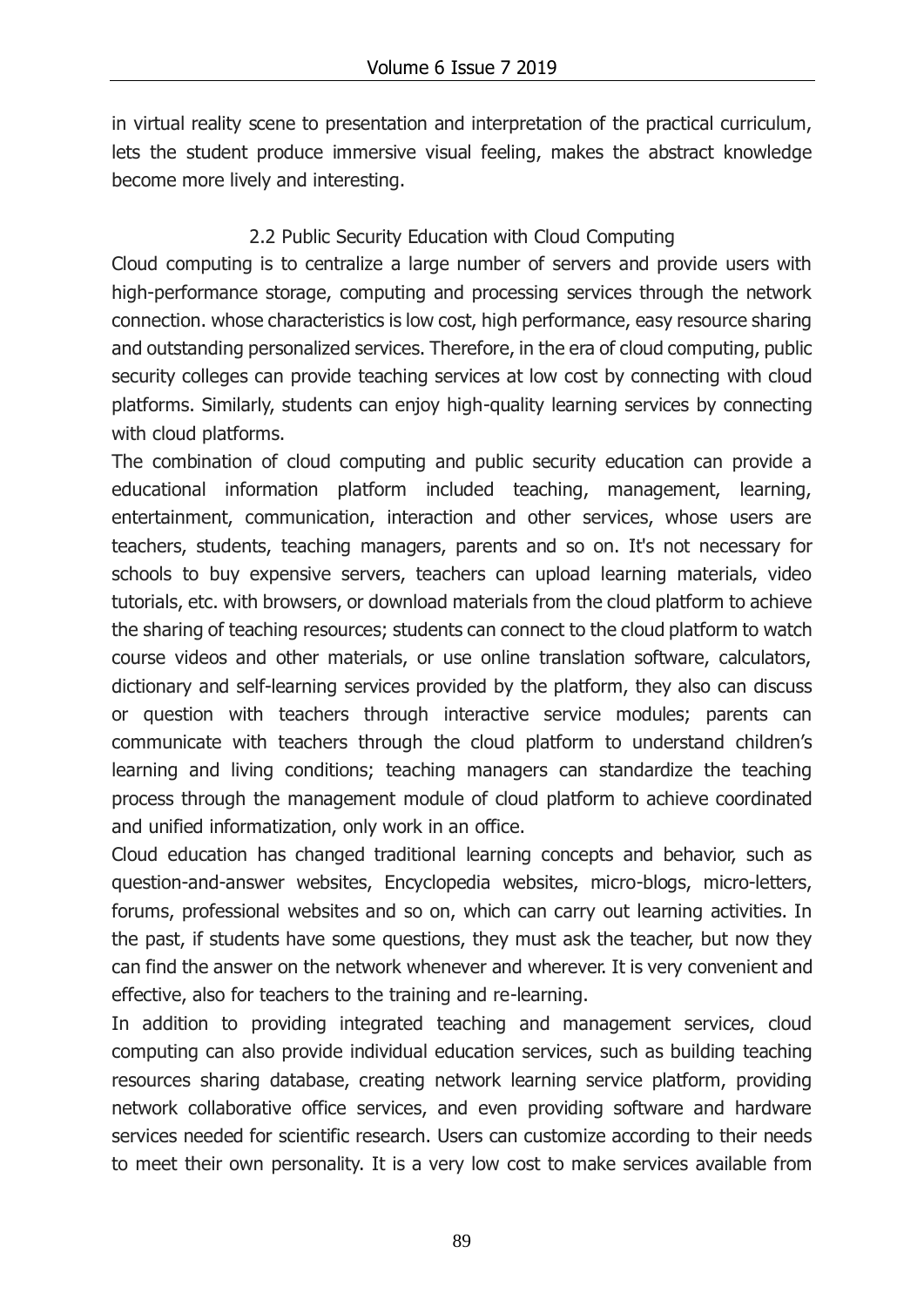cloud platforms.[2]

#### 2.3 Public Security Education with Big Data

So-called big data, that is, with the popularization of Internet application, the activities of the people on the Internet more and more, lead to the accumulated huge amounts of data, that can't be analyzed by the existing conventional tools, we must develop new integration or distributed technology to analyze. With the development of education information, it also produced a huge education data including information of teachers, records of student, interaction between them, management information of school and so on.

Through these massive data, we can track students' learning status and methods, understand students' interests and hobbies, and conduct personalized counseling, help teachers find the most appropriate teaching methods and order, optimize the teaching process, improve curriculum design, so that teaching is more targeted. On the other hand, schools can explore learning rules and predict the educational trends so as to carry out curriculum construction and teach students in accordance with their aptitude, we can also find the internal relationship and logical relationship between teachers and students' various behaviors, and make appropriate teaching decisions.[3] Generally speaking, big data technology is to make use of massive education-related data to realize the intelligence and automation of education and management. For example, the main effect of the traditional teaching on student achievement which is a major measure, now we can use the transformation of education achievements data, experience to share data, and the students' classroom performance data, homework completion data, teacher coaching data to evaluae the teaching effect, it is a relatively fair evaluation of teaching to use big data to monitor the teaching process.

## 2.4 Public Security Education with IOT

The Internet of things (IOT) is to install sensors on objects, use sensing technology and the interaction between objects to perceive the characteristics of objects, and realize the information exchange and communication between people and things. All objects in the network are interconnected and can realize intelligent identification, positioning, monitoring, tracking and management. Therefore, the IOT is the product of the integration of physical system and information system. "public security education with IOT" is to use the Internet of things technology to exchange information between subjects in the field of education.

In the classroom, sensors are used to monitor students' movements, emotions, answers to questions, etc., so students' interest points and attention change process can be obtained. Teachers will adjust their teaching according to the information. In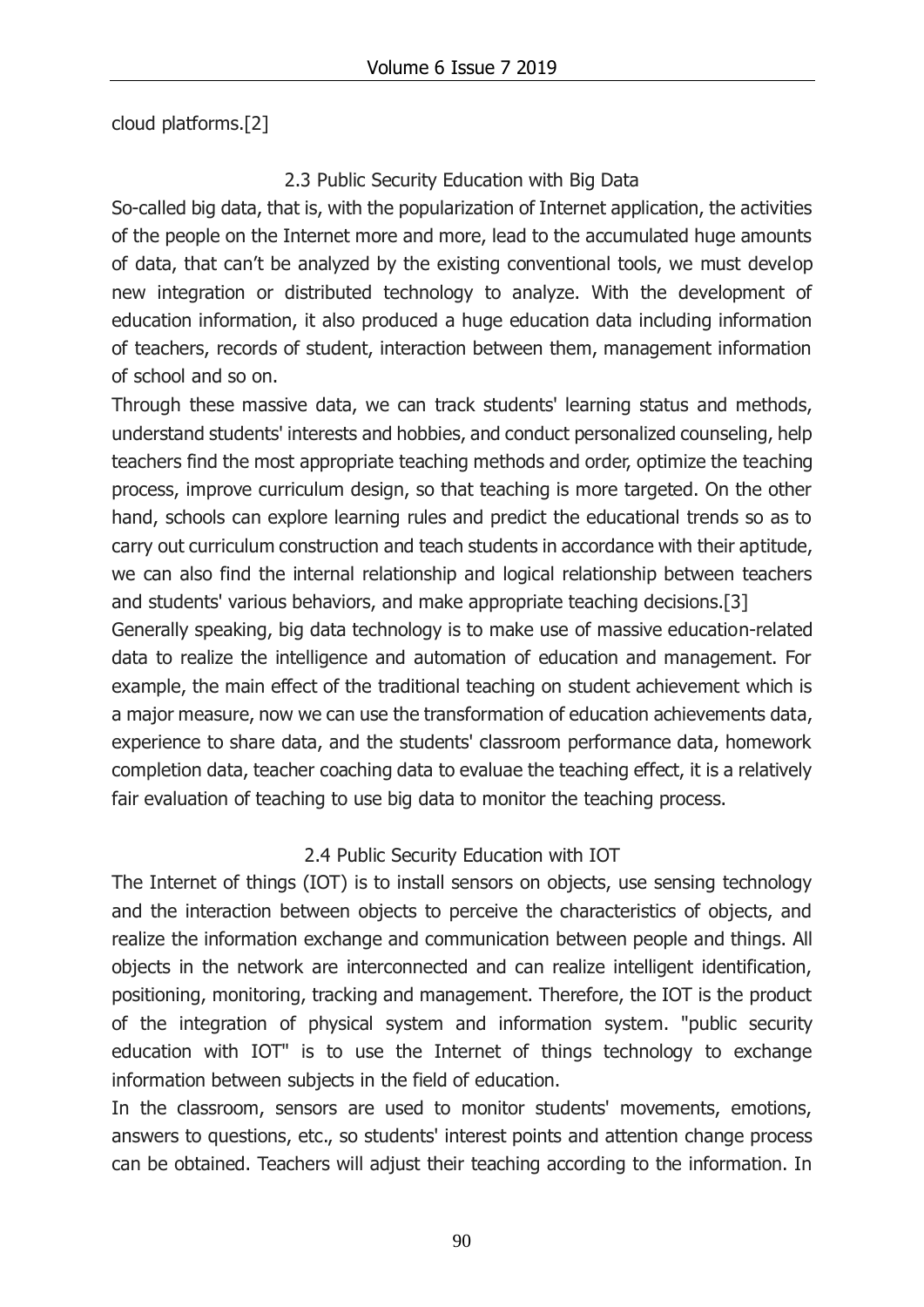addition, sensors can be installed on experimental equipment to collect experimental data, so as to provide students with more intuitive teaching experience. School administrators can create intelligent control learning environment through the installation of sensors to monitor everywhere on campus such as temperature, light, also can install sensors for school equipment and teaching instruments to realize the unified management and automatic dispatching. If we install sensor devices for school books, then we can realize automatic positioning and self-help returning books.[4] It is closely relative between Public security education with IOT and big data technology. The data collected through the IOT need detailed analysis in order to produce effective decision-making for teaching and management, then we can form transparent and efficient school administration, and students can experience rich and colorful campus culture and convenient and thoughtful campus life.

#### 2.5 Public Security Education with Mobile Internet

Mobile Internet is the result of the integration of mobile communication and Internet after their independent development. By using mobile terminal to replace desktop Internet and wireless network to replace wired connection, Internet services can be obtained through mobile network. The core of mobile Internet is the internet, so it is generally considered that mobile Internet is the complement and extension of desktop internet. Therefore, the application of Internet can be transplanted to the mobile Internet to realize the flexibility and randomness of application.

With the help of the mature mobile Internet technology, students and teachers can communicate conveniently and flexibly through the wireless devices, such as mobile phones and IPAD, to achieve interactive teaching activities. For example, the mobile micro-classroom system based on intelligent terminals constructed by Shanghai Open University takes five to ten minutes as an unit of micro-courses. Using mobile terminal to achieve interactive learning curriculum, the main form of media expression is video, so students can make full use of their fragmented time to complete the course learning. By accumulation, on the one hand, it can complete the whole course system teaching purposes, on the other hand, it can improve learning efficiency to achieve better Learning effect.[5] At the same time, educational administrators can monitor the teaching process and manage campus equipment at any time through mobile terminals, so as to find and solve problems in time.

## **3. Advantages of cyber public security education**

There are some faults in traditional education, such as regional imbalance , singleness of classroom teaching and low learning efficiency of students. Similarly, there are other problems such as poor communication and information sharing between police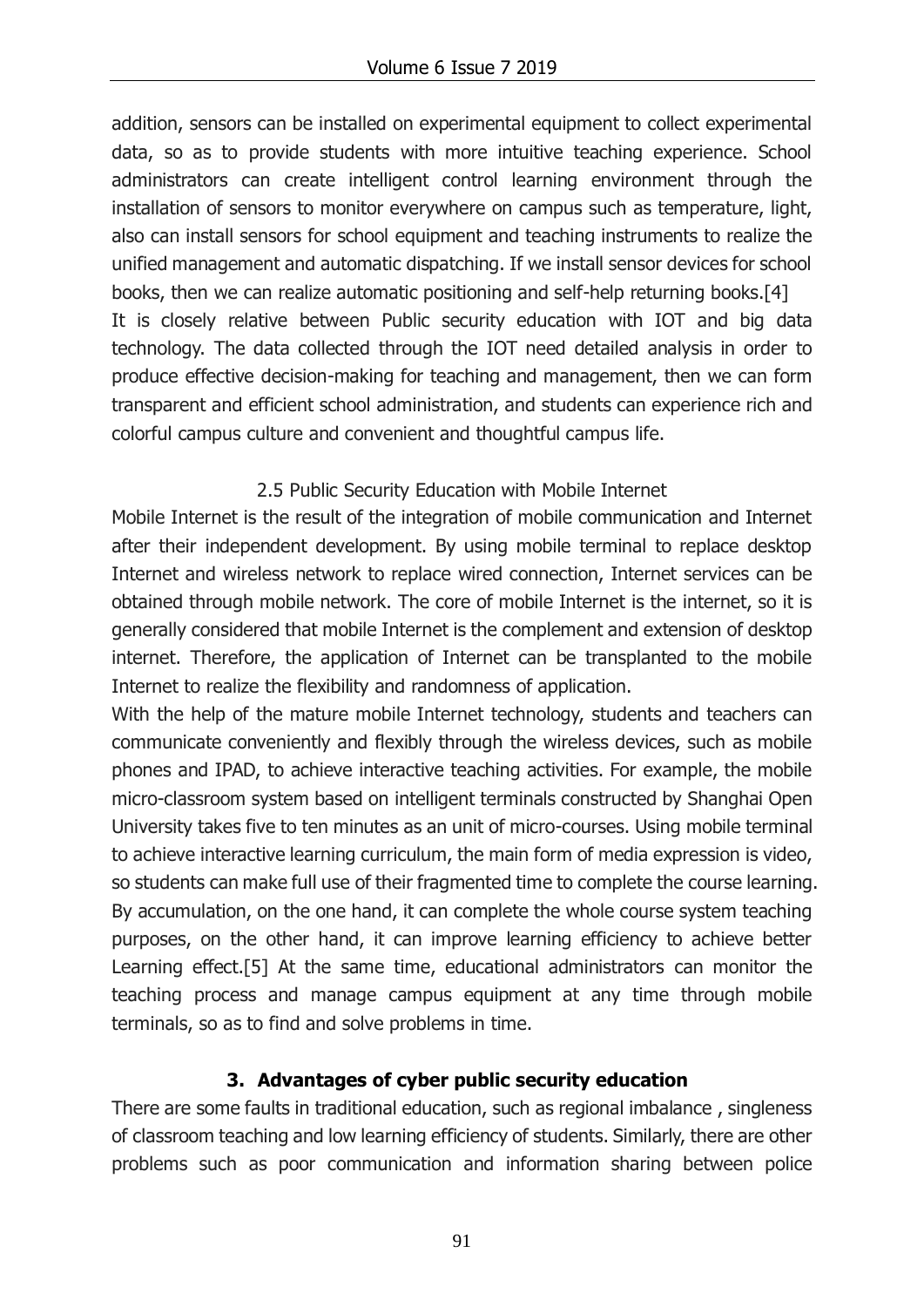colleges. Using network technology to reform and update traditional education can change the state of "fixed time and place, fixed teachers and students" to "random time and place, teachers' selection, students' random" state. As long as we have terminals and networks, we can carry out educational activities such as learning or discussion.

#### 3.1 Equity

The sharing character of the network enables the public security education resources to be re-optimized and redistributed through the network, it breaks the original regionality of education, there is not regional differences in education, and it provides an effective way to achieve the ultimate goal of equality.

Cyber public security education puts high-quality educational resources on the Internet, such as courseware, teaching cases, explaining videos, or webcam videos, so as to realize the online synchronous education in different regions, and everyone can enjoy the tutoring of famous teachers of famous schools. It is very important promotion for the Public Security Colleges that have relatively low teaching quality. The teacher in network terminal can provide guidance to students and students are treated equally, which reduces the learning threshold of students, and improves the teaching level and learning effect. In addition, teachers can communicate, discuss and download teaching resources through the network, so as to achieve common lesson preparation, avoid repetitive work and promote the dissemination of high-quality educational resources.

## 3.2 Openness

The universality and openness of the Internet make education from closed to open. In the network, everyone can create and share knowledge, similarly, everyone can acquire and use knowledge. It enriches the existing educational resources, and greatly improves the efficiency of knowledge acquisition.

The openness of cyber public security education enables educational resources to be integrated through the Internet, and it changes the roles of teachers and students. For example, an excellent teacher can only serve dozens of students under the traditional educational system, but online education he can serve thousands or even tens of thousands of students through the Internet. And a student is also faced with a group of teachers who undertake the same course. Perhaps teaching, experiment, problem analysis, counseling and answering may be undertaken by different teacher which strengthens the teaching effect and also improves the learning efficiency.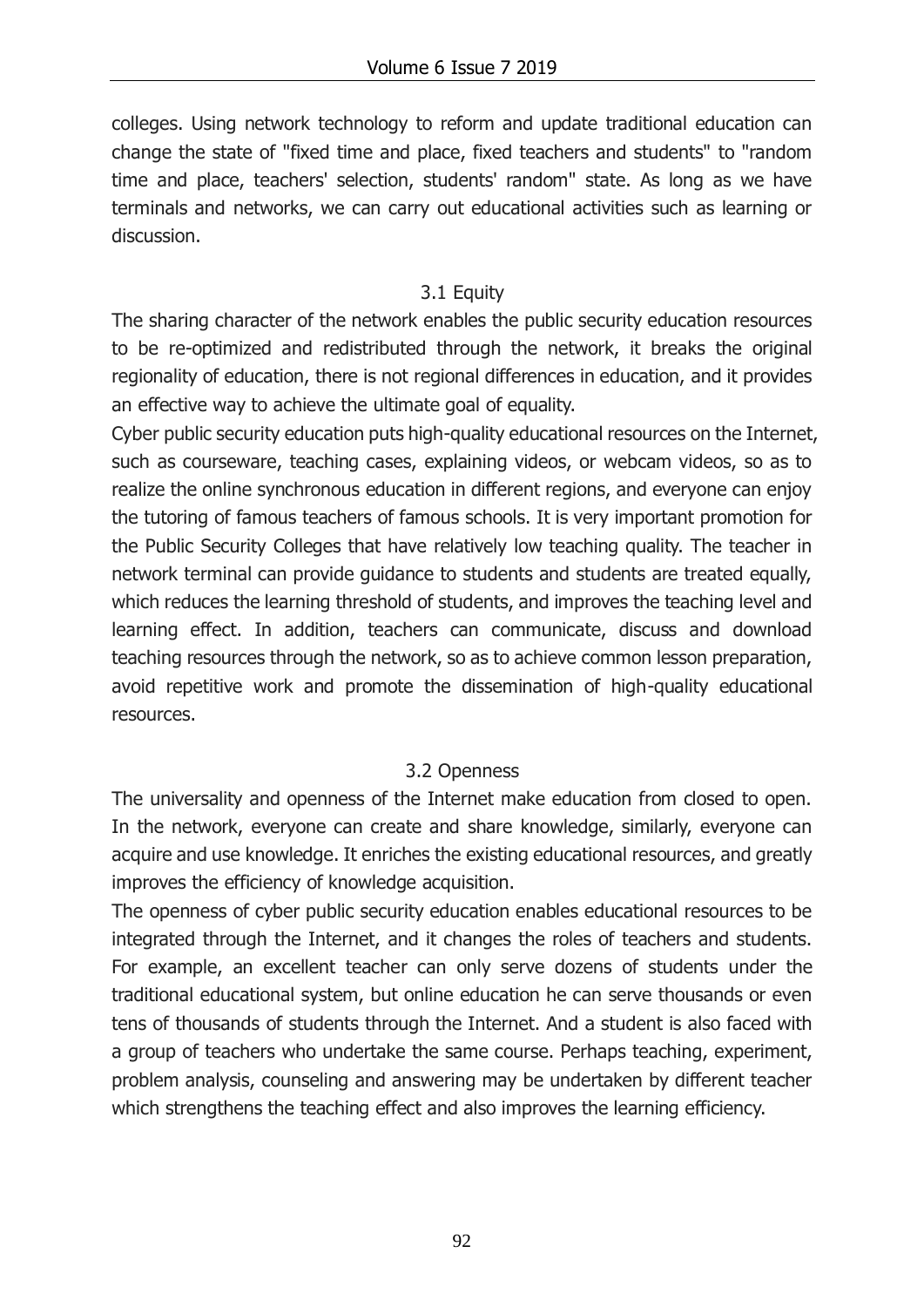#### 3.3 Flexibility

Firstly the flexibility of cyber public security education is reflected in the randomness of teaching activities. Due to the storage ability of the network, teachers can break the curriculum knowledge points into small segments of video and put them on the Internet, so students can use their fragmented time to learn or send questions to the network platform, and teachers answer to them at leisure time. At present, the students in public security colleges have relatively heavy learning tasks because they need to master the law, investigation and public security technology and other subjects, so the contents of many courses are compressed. In this way of cyber education the teaching activity enables both teachers and students to make full use of their effective time and improve the efficiency of the teaching process, and students can learn as much knowledge as possible by using fragmented time.

Secondly, the flexibility is reflected in the randomness of location because the teaching activities of cyber public security education can be carried out on the Internet, it need no special requirement for the location. Anyone who has the terminal can connect to the Internet and learn or access teaching resources anytime and anywhere. Similarly, teachers' online education is not necessarily in the classroom like traditional education, so that the school can save part of the construction investment to other aspects of the teaching field.

Finally, the diversity of teaching methods is also the reflection of the flexibility of cyber public security education, such as the short course of video, independent participation of students in teaching, the explanation of knowledge points on the Internet, and the flip of classroom. So students can choose the most suitable way to study.

## 3.4 Efficiency

The integration of network technology promotes the automation and intellectualization of public security education. For example, repeated lectures is avoided for teachers because of shared teaching resources, and it can be recorded once for all students to play. Moreover, in traditional education the work of correcting students' paper can now be completed by computer with high speed and accuracy. In addition, cloud computing and big data can record and analyze the whole process of teaching activities to track students' learning status, and provide reference decision for efficient teaching.

For school administrators, the use of Internet technology makes teaching management more efficient and intelligent. Besides routine office automation, it can also monitor the operation of school equipment, realize automatic switching and adjust temperature, which not only improves work efficiency, but also realizes campus lowcarbon management.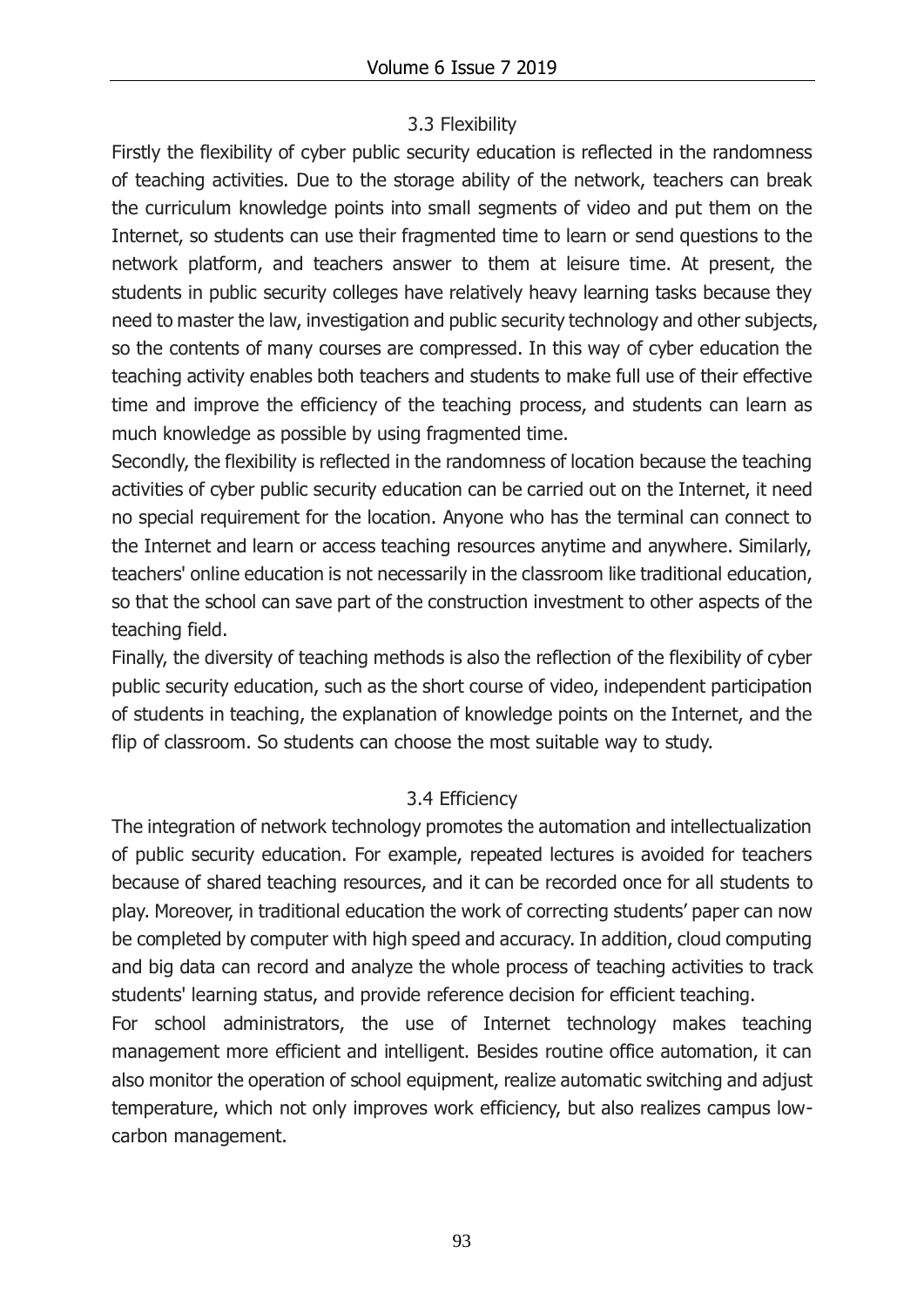## 3.5 Innovation

Cyber public security education has created many new models to improve the deficiencies of traditional education, for example, it is difficult to attract students' attention for traditional education restricted by closed classroom and boring theory. While network technique can truly achieve game-based education which can consolidate and practice knowledge through computer game, and students practice their knowledge while playing games.

Micro class, flip classroom, and mobile phone classroom are innovation mode of cyber education. Under the Internet environment, innovation has become normal, and the most distinctive features of cyber education is learning at anytime and anywhere. The development of technology provides unlimited possibilities for innovation, we can imagine that it will produce more miracles in the future.

The teaching mode of cyber public security education makes the boundaries between students and teachers no longer clear. Everyone can be a teacher to publish their ideas on the Internet, also can be a student to acquire knowledge conveniently from the Internet. Besides, the boundaries between educational organizations and noneducational organizations are no longer clear.

## 3.6 Strong Communication

Network platform makes communication between school and parents become faster and smoother. In traditional education, students are the overlapping point of school and family, the two usually rely on students to transmit information, such communication may be delayed or even omitted. On the contrary, relying on Internet platform or mobile Internet technology parents can timely obtain all the performance of students in school, and schools can also know student performance at home, so that communication becomes efficient.

In addition, because these complete data of communication can be collected and stored, the analysis source of big data technology can cover all the learning activities of students at home and school without any missing. It can help teachers find problems in time and provide more accurate basis for making pertinent decisions.

## 3.7 Individualization

Cyber public security education has created favorable conditions for individualized teaching. Both cloud computing and big data technology can track users to analyze them, get their characteristics to provide personalized services for students, that has achieved targeted educational effect. It can be said that the integration of network technology makes education truly student-centered rather than teacher-centered.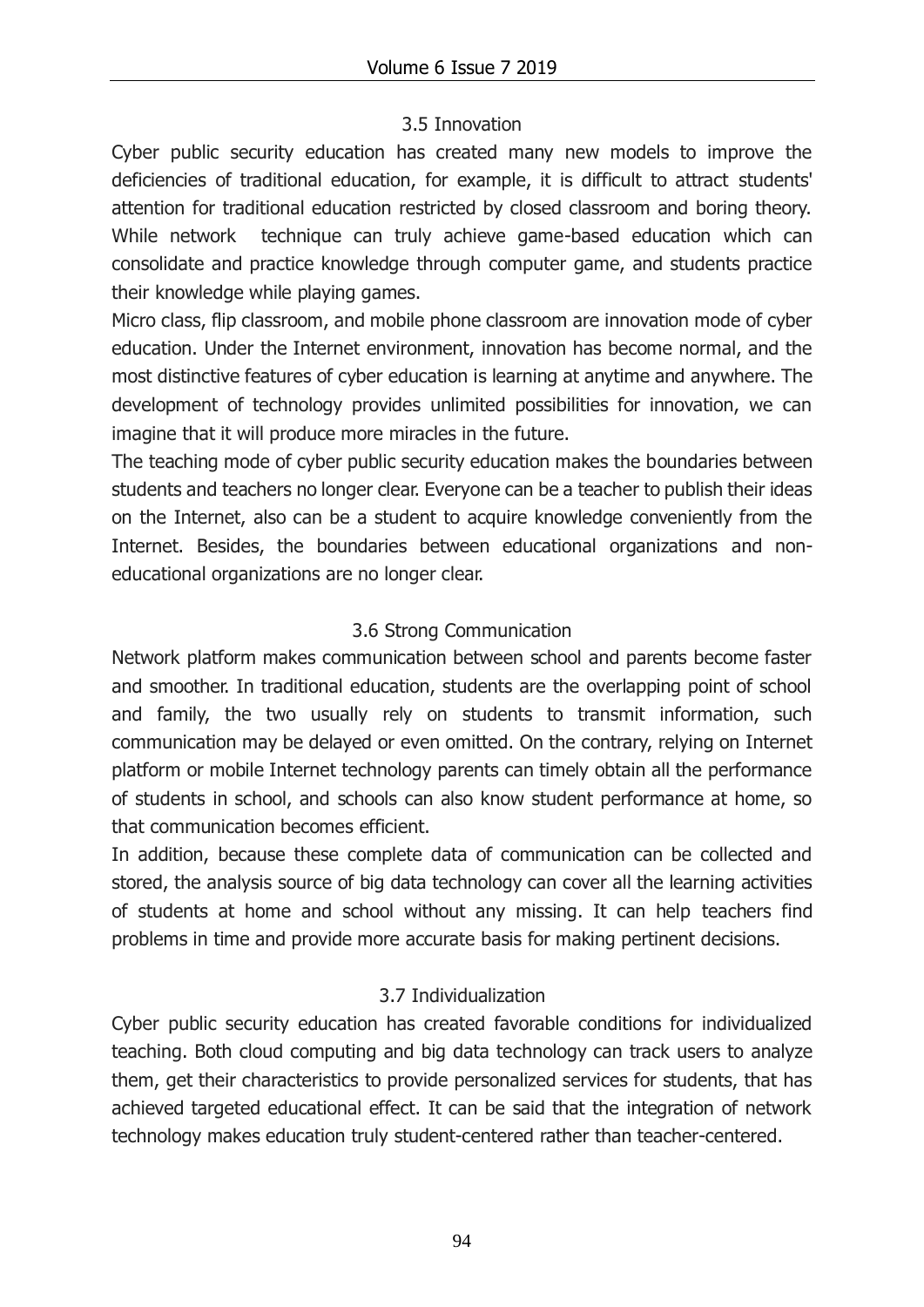Cyber public security education has many advantages over traditional public security education. With the development of technology, these advantages will continue to enlarge and provide strong support for the sustainable development of education.

#### **4. The Challenge of Cyber Public Security Education**

Network technology can bring great changes to education and make traditional education more efficient and open. However, we have to admit it that the technology can't replace traditional education. Even if network technology is only used in traditional classroom teaching, such as slides, videos, bullet curtain, etc., it still has some shortcomings. After all, what teachers know through close contact with students is very beneficial to students' targeted education, which can't be achieved and compared with network technology.

#### 4.1 Confusing Priorities

The use of multimedia technology can enliven the classroom atmosphere and enhance students' interest, but sometimes it is too fancy to make students focus on the teacher's lecture, without thinking about the connotation of these forms and distinguishing between primary and secondary, which not only can't achieve the purpose of assisting teaching, and may even affect the normal teaching effect. Moreover, due to the substitution of slides, we may miss the time of traditional blackboard writing which is enough useful to deepen students' impression and make them have time to think deeply, also not conducive to the understanding and mastery of knowledge.

## 4.2 Lack of Interaction

Education is a social activity, students establish social relations through common learning, they also acquire intuitive experience of knowledge through classroom interaction in traditional education. While in modern online education because of using of network technology, students can not directly participate in the interaction between teachers and classmates that resulting in a sense of belonging and direct emotional experience without learning. It would affect the effect of educational communication, and lack the classroom atmosphere of competition to promote among students, so cyber public security education need higher self-control ability for students.

It is randomness in traditional education, that is, teachers can adjust the teaching process timely according to the specific reaction of students, while the way of cyber public security education is easy to form a fixed mode, so that teachers and students may be imprisoned in preset teaching. For online education on the Internet, students can't put forward questions and be solved in time because they can't interact directly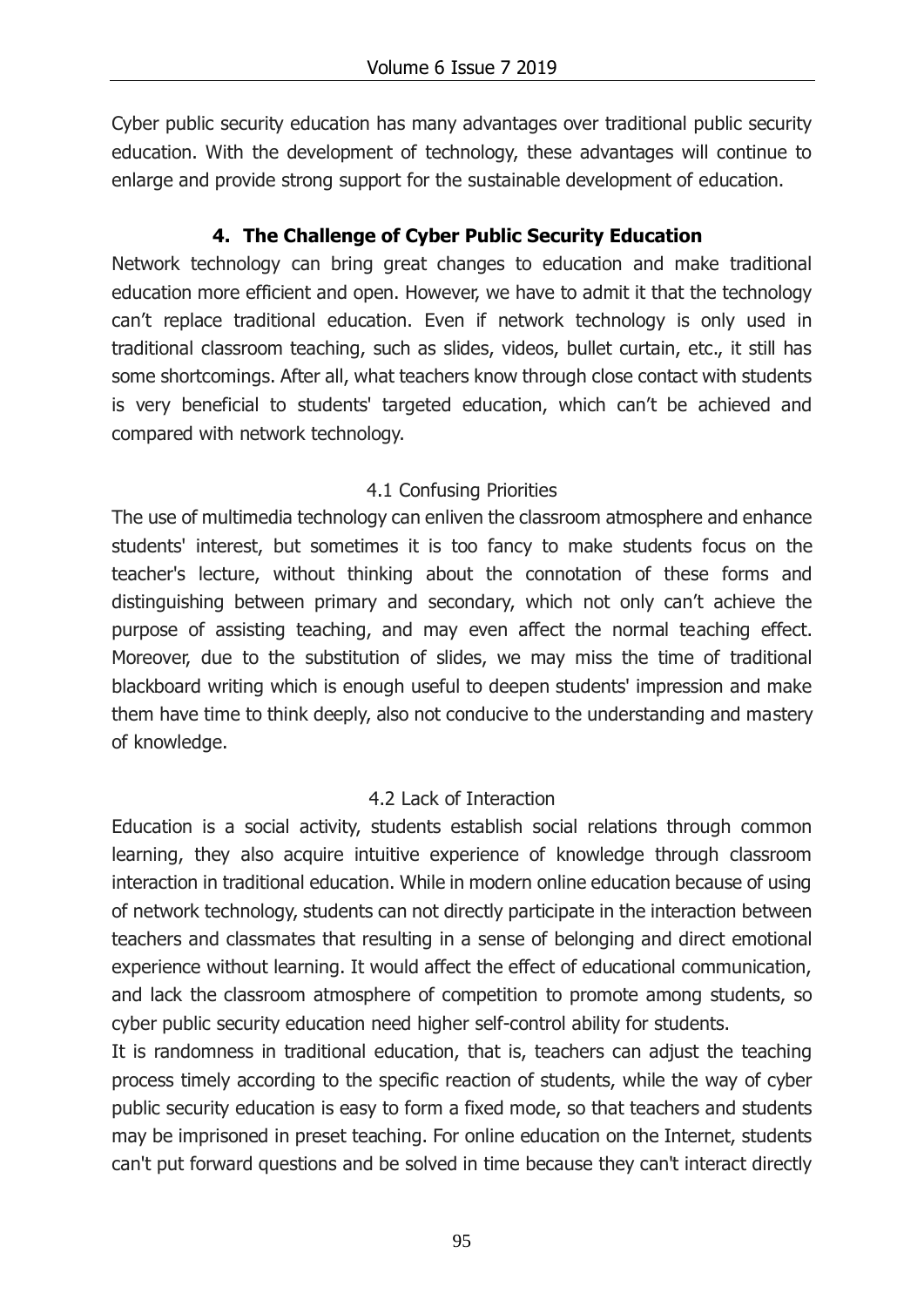with teachers face to face.

#### 4.3 Passivity in Learning

Education is essentially to provide services, and students are a group of special customers, whose consumption is learning activities that have more passive nature, so teachers' work is not only simple teaching, but also guide and supervise students' learning. Many of the new models of cyber public security education rely on autonomous learning without supervised learning. So, learners' attention is easily be dispersed, and it is difficult to guarantee the quality and efficiency of learning.

The way of fragmental learning generated by cyber public security education is very flexible, but at the same time, it will also reduce learners' concentration and learning depth, which leads learners to form a bad habit of lazy thinking and deep knowledge processing. Moreover, the relationship between fragmented knowledge is difficult to establish, and it is difficult to form a whole knowledge network.

#### 4.4 Poor Ideological Guidance

The new model of cyber education which breaks away from the traditional classroom is faced with a wide range of students, covering all ages and strata of society. The task of teachers and students are more focus on the knowledge and information not educating people. Especially, the lack of guidance of ideas and the cultivation of habits make young learners be affected badly in the context of cyber education.

Although the network can provide high-quality resources and education, at the same time, there are a lot of false information and bad news on the Internet. Therefore, students should have the ability to distinguish right from wrong when using the platform of Internet education, and use the Internet scientifically, reasonably and civilly.

#### **5. Conclusion**

At present, cyber public security education is still in the stage of practice and exploration, and there has not been a recognized effective mode and successful case. Therefore, Cyber public security education will be a long process, and we still have a long way to explore and try it.

Only by understanding for the pain points of traditional industries and survey the application scenarios of cyber technology, we can deeply integrate the network and public security education, so as to optimize the allocation of resources and make public security education more advantageous and charming. Teachers can easily access resources and provide more quality services for more students. Students can learn more happily and master knowledge more effectively.

Traditional public security education and the existing network education have their